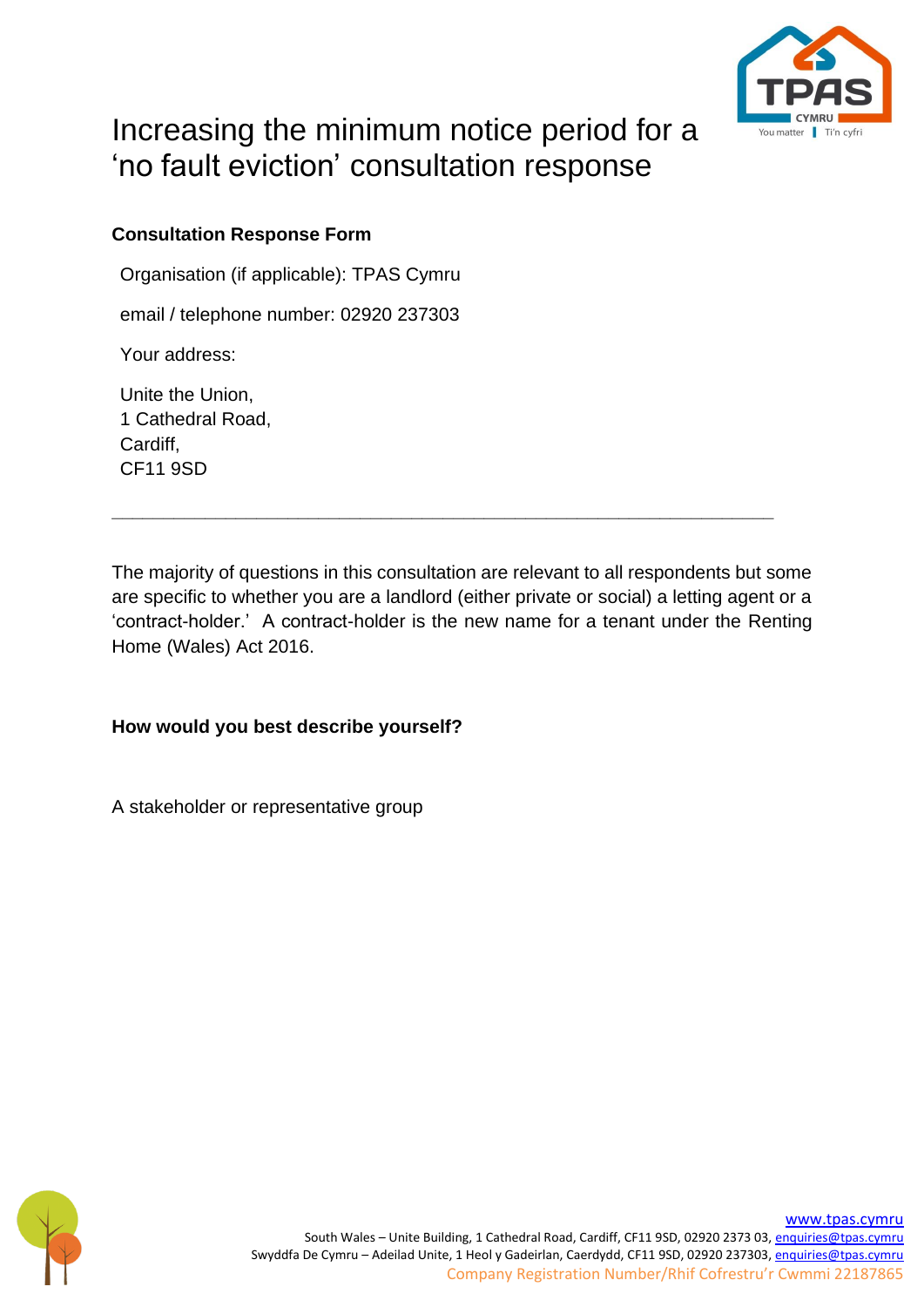

# Increasing the minimum notice period for a 'no fault eviction'

#### **Who we are and what we do?**

TPAS Cymru have been supporting tenants and landlords in Wales for over 30 years and have a strong track in developing effective participation. We have an extensive knowledge of the social housing sector and have recently broadened our expertise of the private rental sector.

We focus on issues from the tenant perspective and for the tenants' benefit. Across Wales our work improves the quality of tenant participation through promoting good practice. Whilst we do not manage homes, we work in partnership with our members - Registered Social Landlords, Local Authorities, the Registered Landlord Association, Community Housing Cymru, Chartered Institute of Housing Cymru and tenants.

This response is an example of our ongoing work to contribute to policy developments and issues, challenging the experience and needs of tenants and landlords to policy makers.

TPAS Cymru welcomes the opportunity to contribute to the inquiry to increase the minimum notice period for 'no fault evictions.

This response has been informed by a sample survey of over 100 tenants across both the social housing sector and the private rental sector.

Key messages:

- Security of tenure is crucial for individuals and families to have confidence and thrive and the suggested legislative changes support this.
- Extended time frames enable tenants to find a home that is suitable for their needs
- There are likely to be more fault-based possession orders which is un-timely and costly and therefore a reform of Section 8 must be considered.
- A process must be implemented for the small number of cases where there are risks to the community following a tenant perpetrating dangerous behaviour despite all support avenues being exhausted.

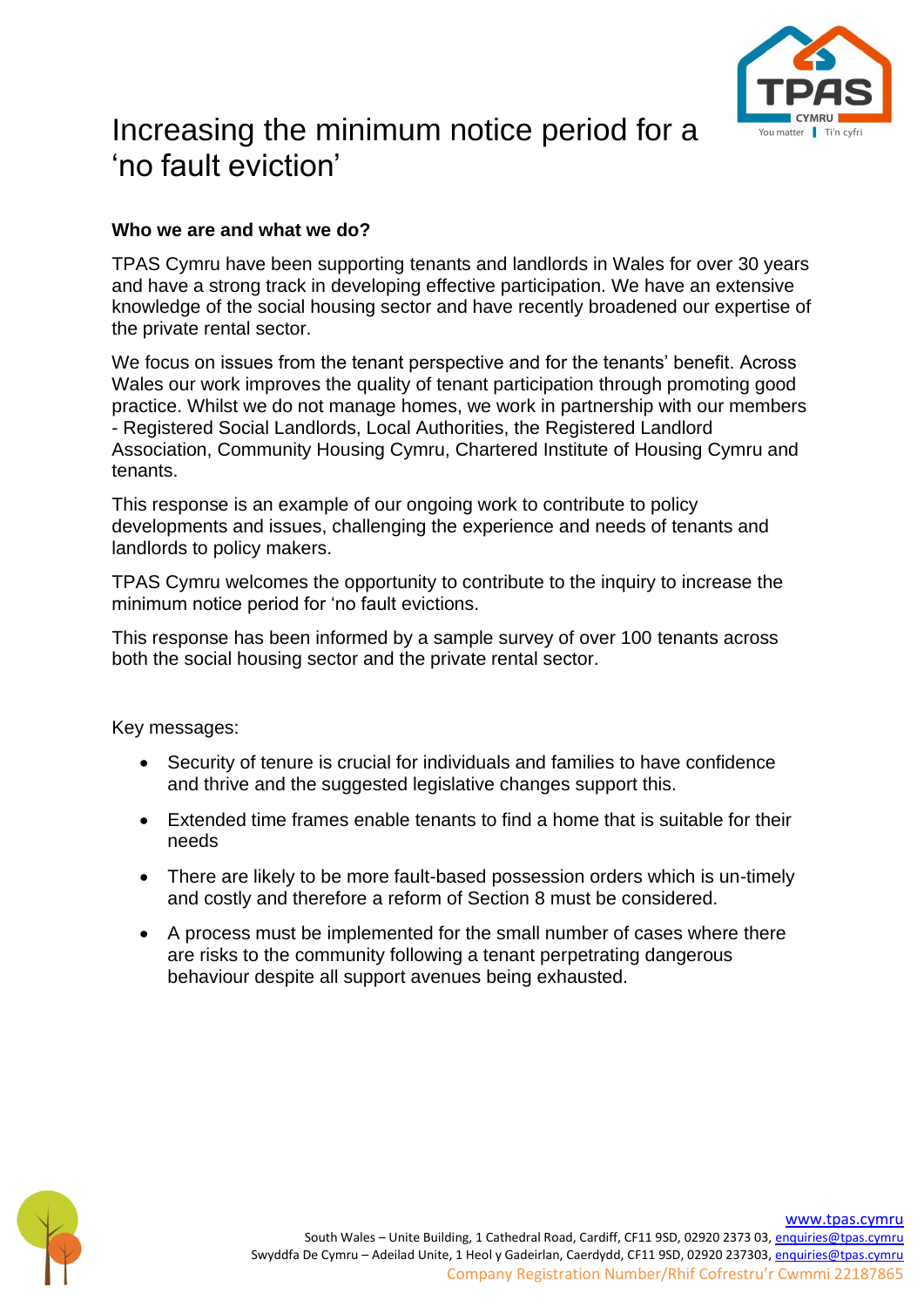

The Welsh Government's proposal with regard to extending minimum notice periods for a periodic standard contract

#### These questions should be answered by **all respondents**

The minimum notice period for a section 173 under the 2016 Act is two months, similar to section 21 notices currently. The Welsh Government proposes extending this period to six months.

**Question 1:** Do you agree with this proposal?

Yes

**Question 2:** Please tell us why.

This, coupled with increasing the minimum time limit for issuing S.173 notices to six months will give tenants a minimum term of 12 months which increases their security. Having a six-month notice period rather than two months will alleviate stress related to moving home. This is likely to be elevated if you're on a low income, with health conditions, children, caring responsibilities and living in an adapted property. It is well documented that such stresses can contribute to mental health issues and will, in turn, put additional pressure on health provision.

TPAS Cymru consulted with 130 tenants with 83% agreeing with this proposal; emphasising that moving home is extremely disruptive and costly; two months is simply not enough time.

> "It takes time to find appropriate living spaces and two months is not enough, it encourages homelessness"

> "Schools, work etc have to be organised, and the cost of the actual move planned for. I think this will allow more settled communities"

> "Because losing a home is no joke. This could be due to financial constrain or illness"

> "With the housing shortage, it is unreasonable to expect people to find accommodation in 2 months"

One tenant who had been previously evicted, stated:

"As a tenant who had this happen in the past, I think it is only fair, it is very stressful and led to picking unsuitable property due to time constriction"

Tenants felt that if there was 'no fault', then they deserve to be given the sufficient time to find alternative accommodation.

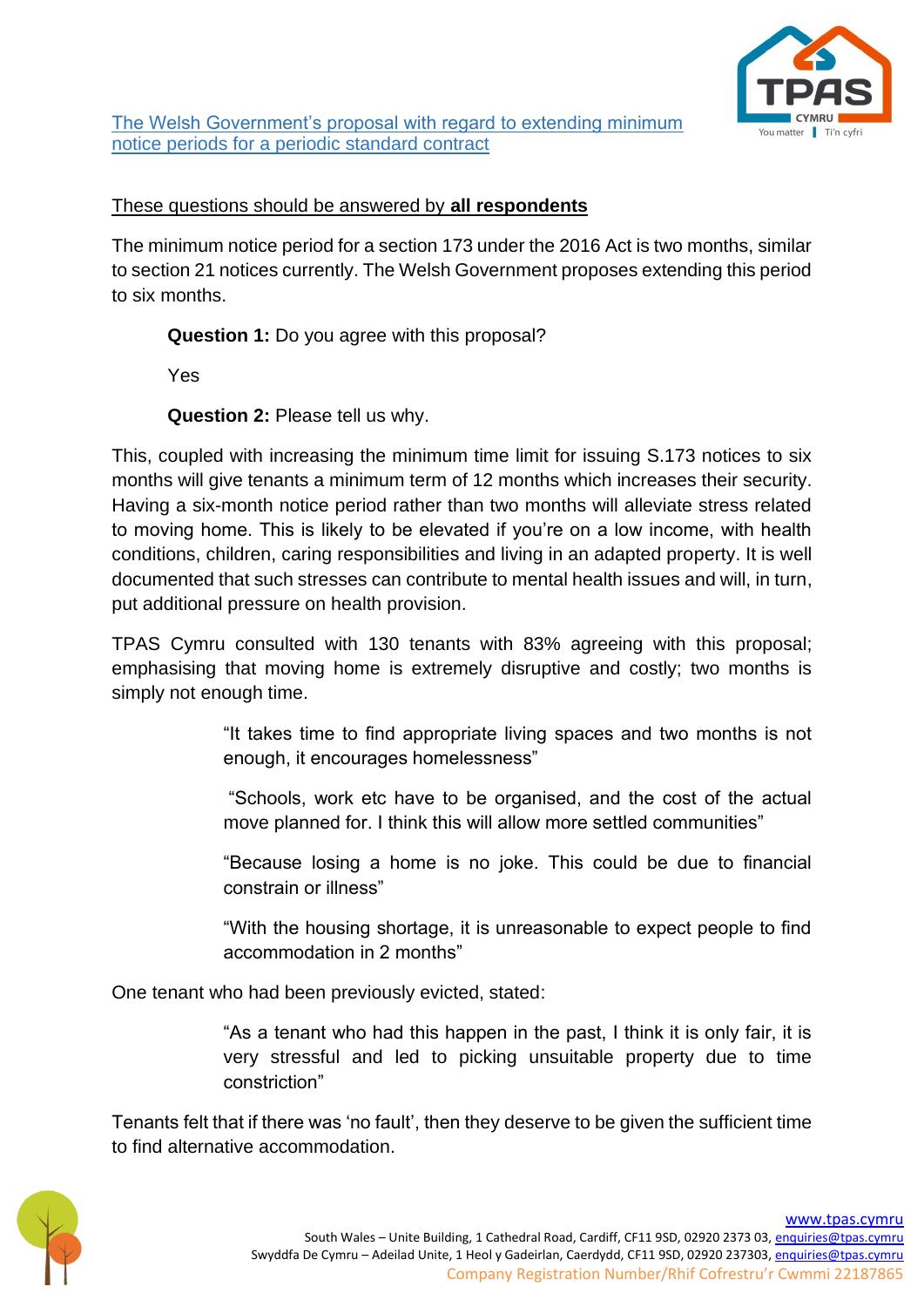

"More stability is needed, if no fault they deserve the time to find new accommodation"

"It will take time to find suitable accommodation and as it is no fault you should not be penalised"

The financial implication of these rapid changes leads to significant consequences and families with children are left with the additional burden of finding new schools and childcare providers. This, in turn, not only puts pressure on the parent but also causes unnecessary stress on the child.

There is no dispute that extension of the S.173 notice period will reduce the impact of no-fault evictions through providing additional time for families to secure a new home.

However, TPAS Cymru recognise that these changes are likely to lead to a higher uptake of fault-based possession and feel that there needs to be systems in place to ensure the courts can manage the higher number of possession hearings. In addition to that, it is vital these systems are in place to minimise the lengthy court hearings and financial cost to the tenant as well as the potential risk to communities in cases of dangerous behaviour.

TPAS Cymru, feel that considerations need to be made in cases where support has been offered to tenants perpetrating criminal or dangerous behaviour yet it still continues. The un-timely process of gaining possession through a Section 8 notice could lead to severe negative consequence to the community.

We believe that a revision of Section 8 under the 1988 Act needs to be revised to ensure that repossession of property is achievable on reasonable time scales where there is a need due to prohibited conduct, as defined by the 2016 Act.

*Question 3: How do you think a longer notice period will affect you? Please consider both positive and negative impacts*

Of the 130 tenants TPAS Cymru consulted with, 112 tenants felt that the most significant positive factor was the benefit that additional time would offer them.

"Time to get support. Not enough support. At the moment you have to wait for weeks or sometimes months to get an appointment"

"Gives me enough time to go and find a new home, sort out benefits and anything else that is needed"

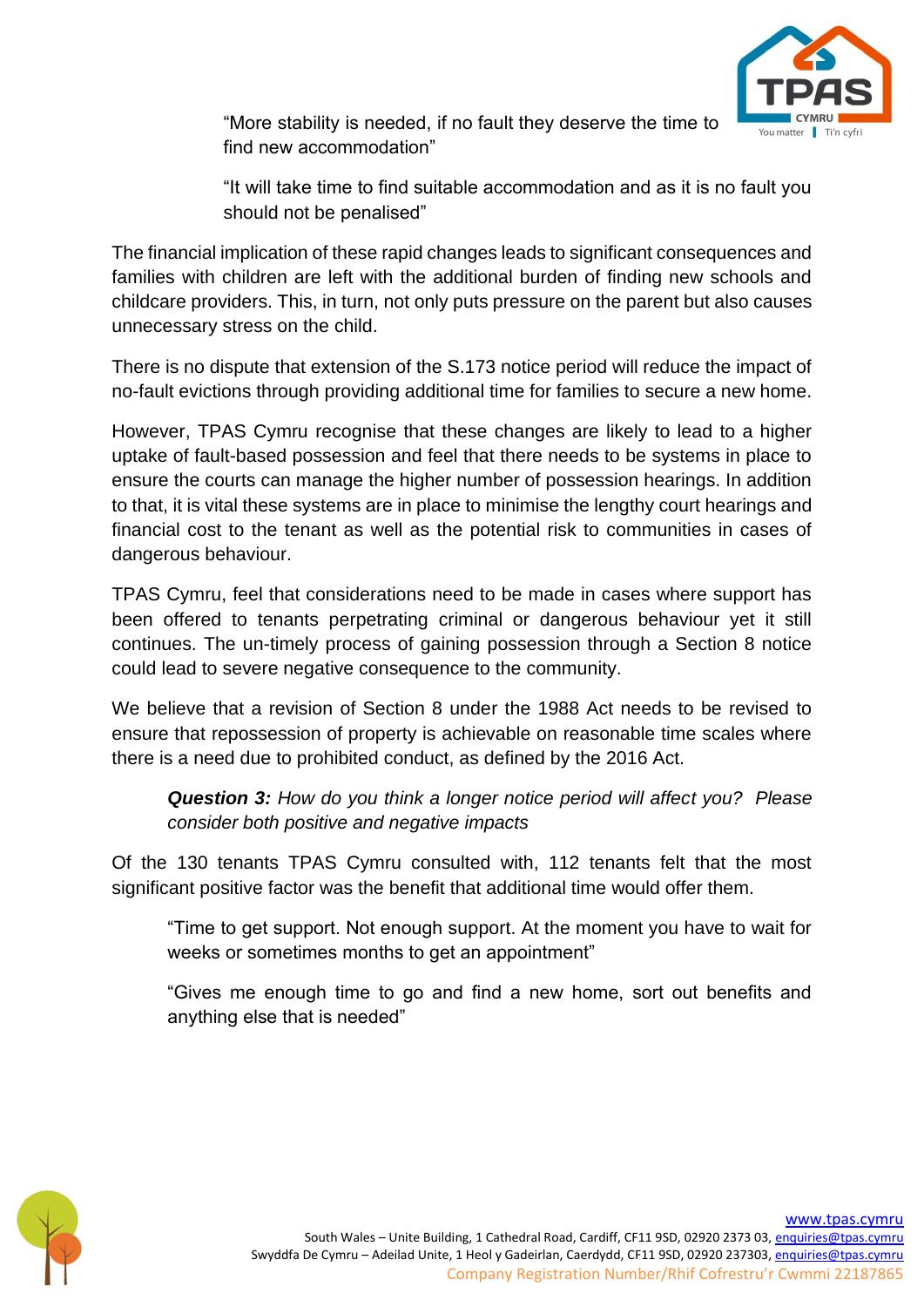

"This would certainly take a lot of stress out of the situation by giving

tenants more time to plan, find alternative accommodation and to save up for the financial aspect of moving. The only negative I can think of is that the landlord would have to wait longer for his property to be free "

"A longer notice period would be helpful because it would allow for more time to find a suitable property and plan for moving. It would also reduce the stress impact of the eviction notice itself"

#### Proposal regarding when a section 173 notice can be issued under a periodic standard contract

### These questions should be answered by all **respondents**

Under the 2016 Act, a landlord is prevented from issuing a section 173 notice within the first four months of a new occupation contract, starting with the date the contractholder is allowed to occupy the dwelling. Our proposal is to extend this period from four months to six months, before the Act is implemented.

This, along with an extended notice period of six months, would mean that contractholders who have started a new contract will have the security of staying in their home for at least 12 months, providing there is no breach of contract.

**Question 1:** Do you agree with our proposal to increase the period in which a section 173 notice cannot be issued from four months to six?

Yes

**Question 2:** Please tell us why.

73% of consulted tenants agreed with this proposal. TPAS Cymru feel that these changes would provide tenants with more security and opportunity to recover any potential rent arrears. Tenants emphasised that it would give them the necessary extra time to relocate, whereas the shorter time scale may result in an inferior property which, in turn could affect their physical and mental health.

"It does not make for good well-being outcomes if you feel vulnerable in a tenancy"

"When making a new home, six months is no time"

"They should give tenants time to prove how good a tenant they could be. Hopefully I will not end up in such a position"

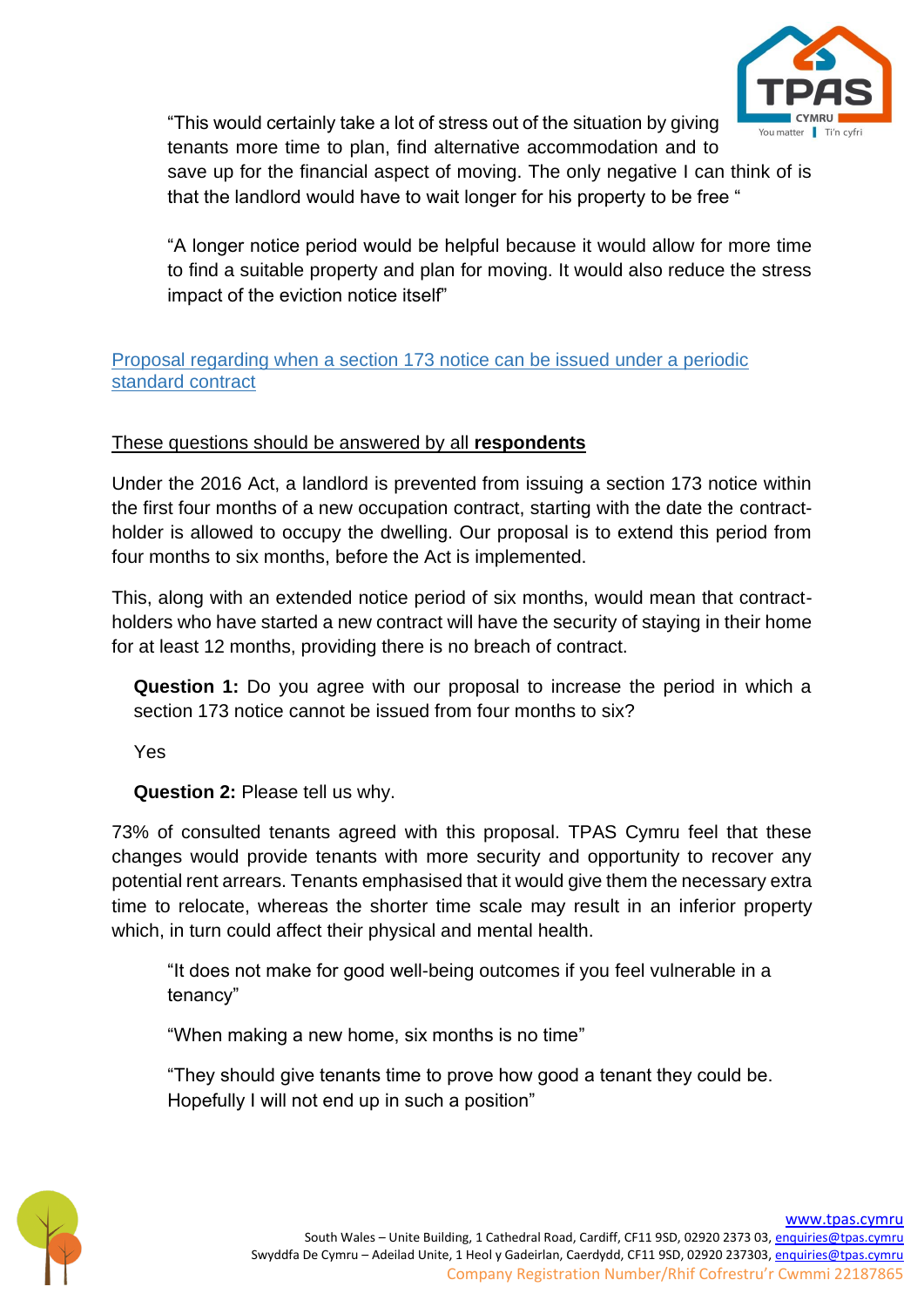

"It is a bit horrid to be faced with eviction when you have just found a new home It's like making you feel bad about yourself, when you have not done anything wrong"

"For those who have no alternative other than to rent (I experienced domestic abuse) the longer the security, the better for families"

In terms of the 27% of tenants who disagreed with this proposal, there was no explanation given other than being tenants of housing associations and not realising that S.173 can be issued within the social housing sector.

"does not affect housing association tenants"

"This would not affect me"

"No impact on me"

**Question 3**: How would this change effect you?

Having greater security was the most common theme amongst tenants as six months, instead of four will enable landlords to work closely with the tenant for a longer period, ensuring every avenue is exhausted before serving a S.173

Tenants felt that the property would be more likely to be taken care of in this case,

"stability for tenants. Property is more likely to be respected. There is a small minority that would disrespect the property and less likely to pay rent on time or at all"

The benefit of extra time was also deemed beneficial to tenants,

"I work full-time so it would be difficult for me to look and view properties, so the extended time would benefit people working"

"It would give me more time to find alternative accommodation if the need arises with less stress than an immediate eviction would pose. Ineffective cooling off period for both parties' landlord and tenant should the need arise"

Proposal to set further time limits on issuing a section 173 notice under a periodic standard contract

# These questions should be answered by all **respondents**

At present, there would be nothing to prevent a landlord or agent from issuing a section 173 notice every six months, so they could evict the tenant should they choose do so in the next six months. This would result in the extended notice period the Welsh Government proposes being circumvented and a contract-holder having little security during the tenancy as an eviction notice would always be hanging over them.

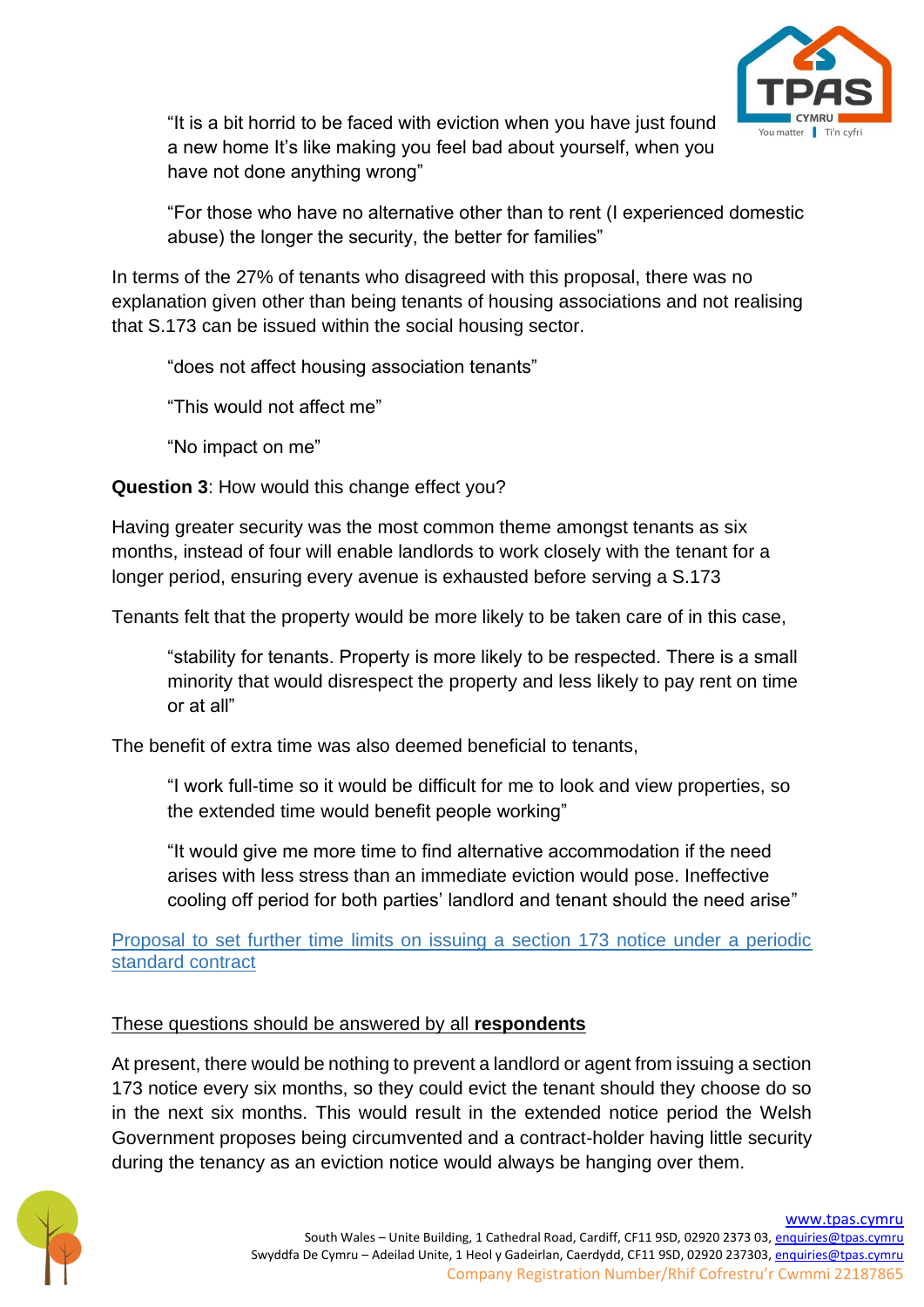

To avoid this, the Welsh Government proposes placing a six-month restriction on the re-issuing of a section 173 notice after the previous one has expired.

**Question 1:** Do you agree with this proposal?

Yes

**Question 2:** Please tell us why.

The issuing of a S.173 notice should be taken very seriously due to the high levels of stress that this places on tenants. Tenants should be able to feel secure in their homes without worrying that they may have to leave. The current literature emphasises numerous mental health and psycho-social benefits of a 'quality home'. In addition to that, there is an emphasis on the landlord and tenant relationship and how this makes a difference to the perception of a quality home.

A landlord that continuously issues a S.173 notice immediately becomes untrustworthy to a tenant, leading them to feel uncertain instead of having improved well-being.

TPAS Cymru believe that restricting the re issuing of a S.173 will minimise uncertainty amongst tenants and enable them to thrive.

# **Proposal to remove a landlord's ability to end a fixed term standard contract under section 186.**

Currently, under section 186 of the 2016 Act, a landlord may issue a minimum two months' notice that the contract-holder must give up possession of the property. But the notice cannot require the contract-holder to give up possession before the end of the fixed term period, or within six months of the occupation date (the day on which the contract-holder would have been entitled to enter the property). If the contractholder does not leave on the date specified in the notice (which will usually be the date on which the fixed term period ends, but could be later), the landlord may make a possession claim to the court.

Leaving this provision in place, whilst extending the required notice period for a section 173 notice to six months, would create a situation where a landlord could circumvent the protections offered for periodic standard contracts.

This is because, with the notice period applicable to a periodic standard contract extended to six months, a landlord may consider short fixed term contracts a preferable option. This could significantly reduce, or indeed negate, the benefits to contract-holders of extending the notice period under section 173. A contract-holder would not get the benefit of the increased security or of the extended notice periods where a landlord chose to offer a short fixed term contract that could be ended (after the end of the fixed term) by giving two months' notice.

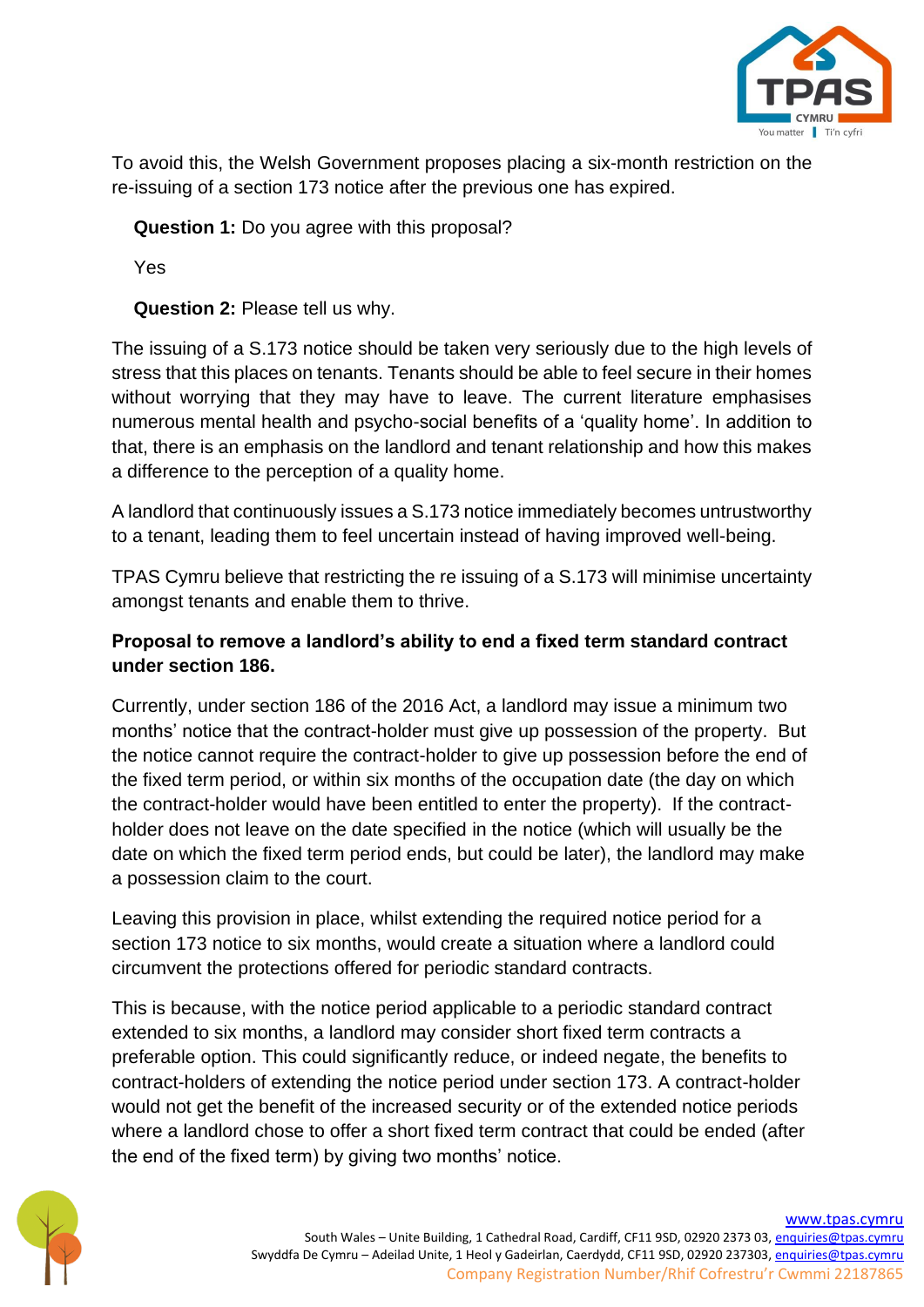

Therefore, it is proposed to remove a landlord's ability to issue a notice to end the fixed term contract under section 186. This will mean that, if a contract-holder chooses not to vacate the property at the end of the fixed term, the contract will automatically be replaced by a periodic standard contract (under section 184).

Except in the case of a breach of contract, a landlord who wishes to remove a contract-holder who remains in occupation at the end of the fixed term, will be required to serve a section 173 notice to bring the new periodic standard contract to an end, which would be subject to the amended six-month notice period.

**Question 1:** Do you agree with this proposal?

Yes

**Question 2:** Please tell us why.

TPAS Cymru agree with the Welsh Government's expectation that the continuation of the use of S. 186 will render the measures put in place to increase protection for tenants invalid.

### Use of break clauses

Break clauses allow a landlord or a contract-holder to end a fixed term contract at an agreed point. Whilst they do not automatically form part of every fixed term contract, they can be requested for inclusion by either party. The inclusion of regular break clauses by a landlord could circumvent the proposals being made in relation to extending security of tenure. For example a three year fixed term contract could be issued which included a term enabling the landlord to issue a possession notice every six months.

There is, therefore, a need to consider the future use of break clauses under the 2016 Homes Act. Three potential ways of doing so are:

- To limit the permitted number and/or frequency of break clauses under a fixed term contract.
- To set a minimum period before a break clause can be exercised.
- To prevent the use of break clauses.

Proposal with regards to further protection against retaliatory evictions

These questions should be answered by all **respondents**

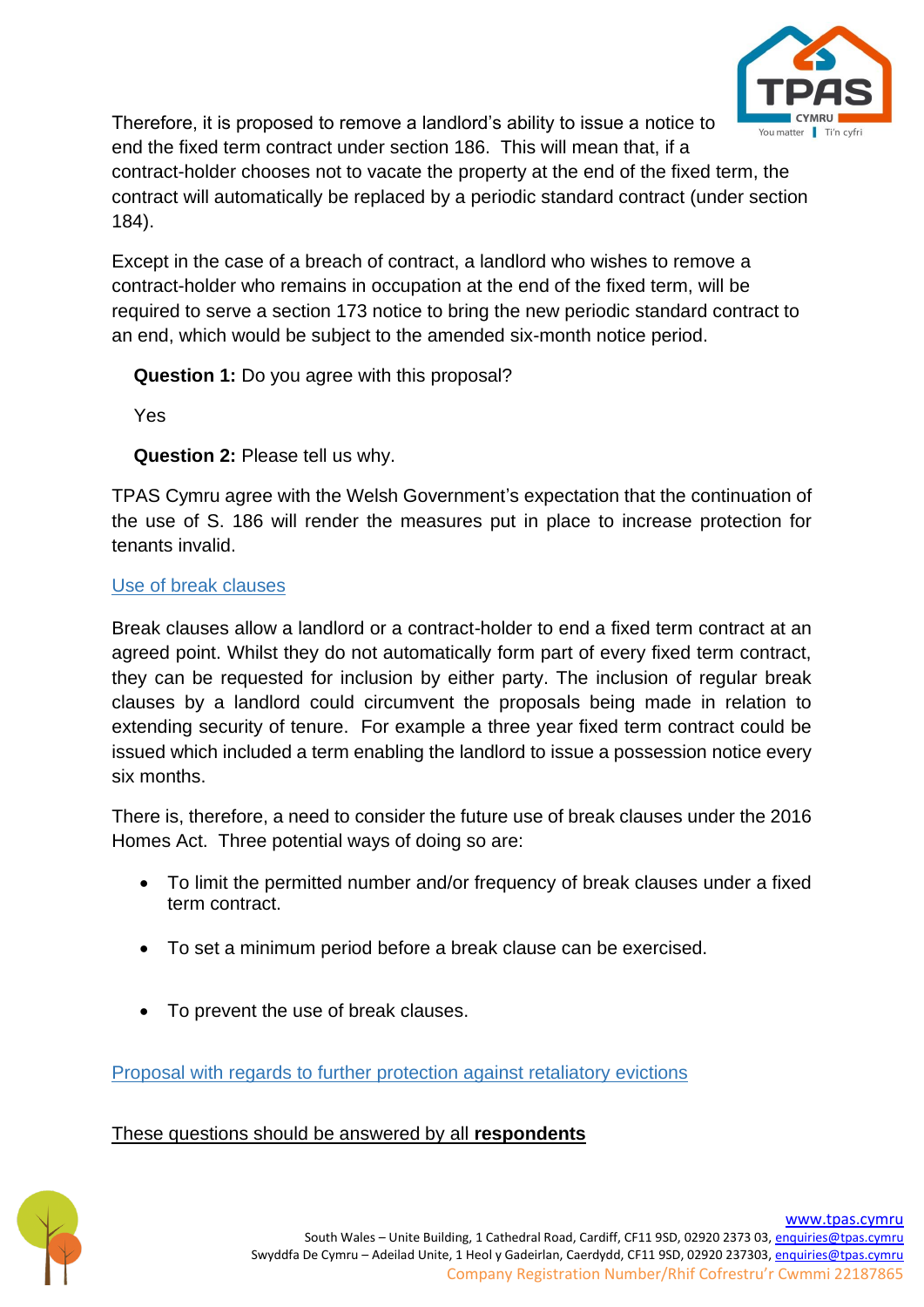

The Welsh Government proposes that, where a court has deemed a notice under section 173 of the 2016 Act to have been issued in a retaliatory fashion (e.g. to avoid undertaking repairs reported by the contract-holder) a landlord will be prevented from issuing a further notice under section 173 for six months.

**Question 1:** Do you agree with this proposal?

Yes

**Question 2:** Please tell us why.

92% of tenants TPAS Cymru consulted with agreed with this proposal.

Tenants in the PRS have told TPAS Cymru that they already feel that renting is insecure without the threat of eviction; and that vulnerable families need to be protected. Tenants commented that many landlords ignore their responsibilities when it comes to repairs and that this change would act as a disincentive to the current behaviour and as a protection for tenants. Ultimately tenants felt that they should not be penalised or feel anxious about reporting a necessary repair and that it is immoral that this practice exists. These changes put tenants in a stronger position to challenge poor conditions.

"All homes should be up to suitable standard and adequately maintained"

"The amount of rent charged is astronomical. The least one should expect is to have repairs carried out without feeling you will be given your marching orders"

"Tenants would stop being scared to report repairs that needed doing to their properties for fear of eviction"

*Question 3: How would this change affect you? Please consider both positive and negative impacts.*

Being confident in asking landlords to repair their home and feeling secure was the most common theme amongst tenants.

"The tenant would feel able to report faults without worrying about retaliation"

"It would prevent me from living in inadequate housing, and give me more rights as a tenant. But if the landlord still doesn't do the repair, you are in a no-win situation"

"It would mean not having to live with a young child in a home during the winter which has no working central heating"

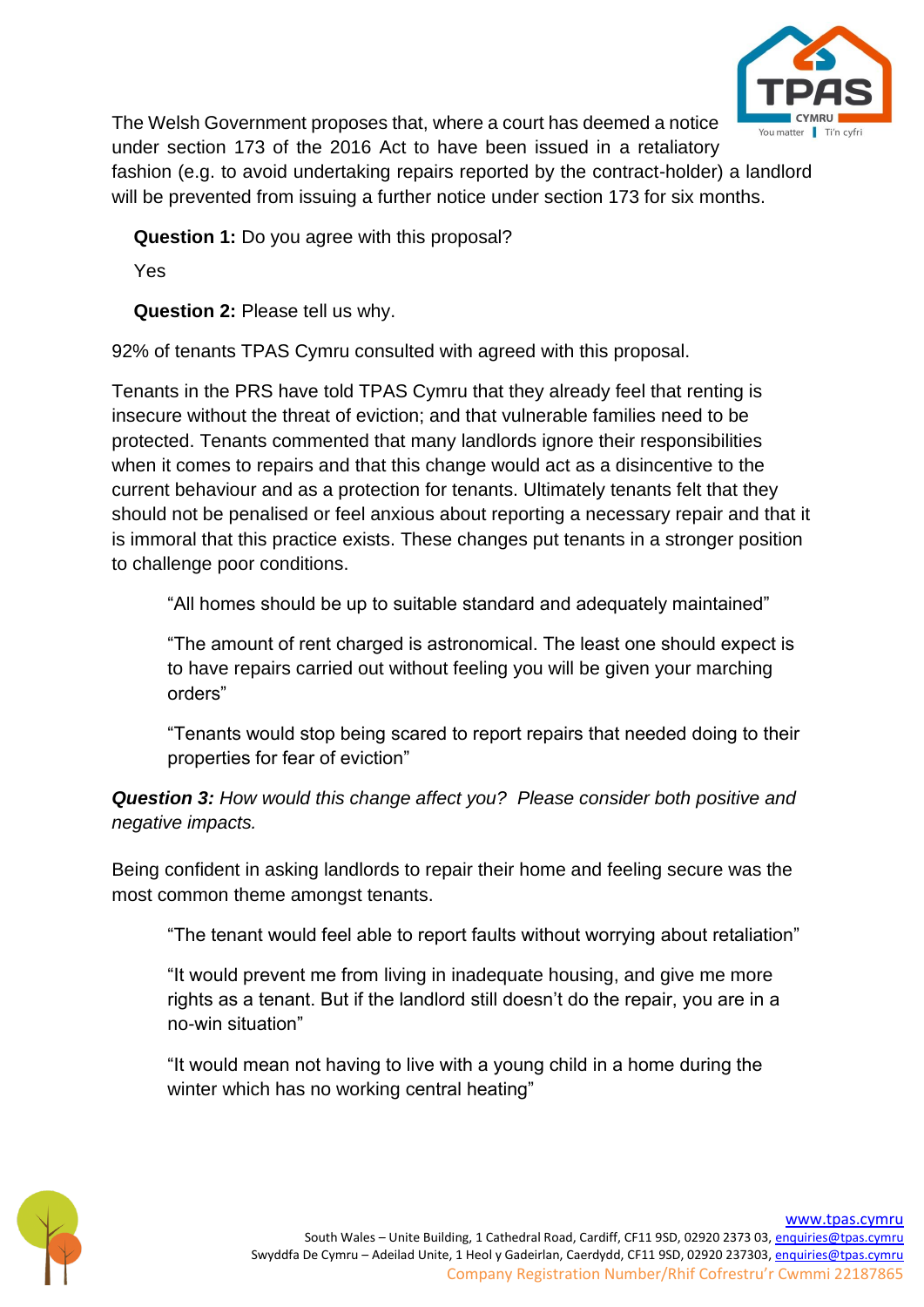

#### These questions should be answered by all **respondents**

The Welsh Government is considering additional restrictions to any landlord seeking to issue a notice where they have failed to comply with relevant legislation. This will help drive up standards in the sector and ensure contract-holders live in properties of a safe and suitable standard. Key areas for consideration here are compliance with Gas Safety Certificates and Energy Performance Certificates

**Question 1:** Do you agree with this proposal in principle?

Yes

**Question 2:** Please tell us why.

When the PRS is the only viable option for many individuals, it is essential that the homes that are being offered are good quality and enable communities to thrive. TPAS Cymru believe that providing information that is required by law should be taken very seriously. Landlords should be accountable for the services they provide and where failure to supply items as important as Gas Safety Certificates additional restrictions are beyond reasonable.

Responses to consultations are likely to be made public, on the internet or in a report. If you would prefer your response to remain anonymous, please tick here:

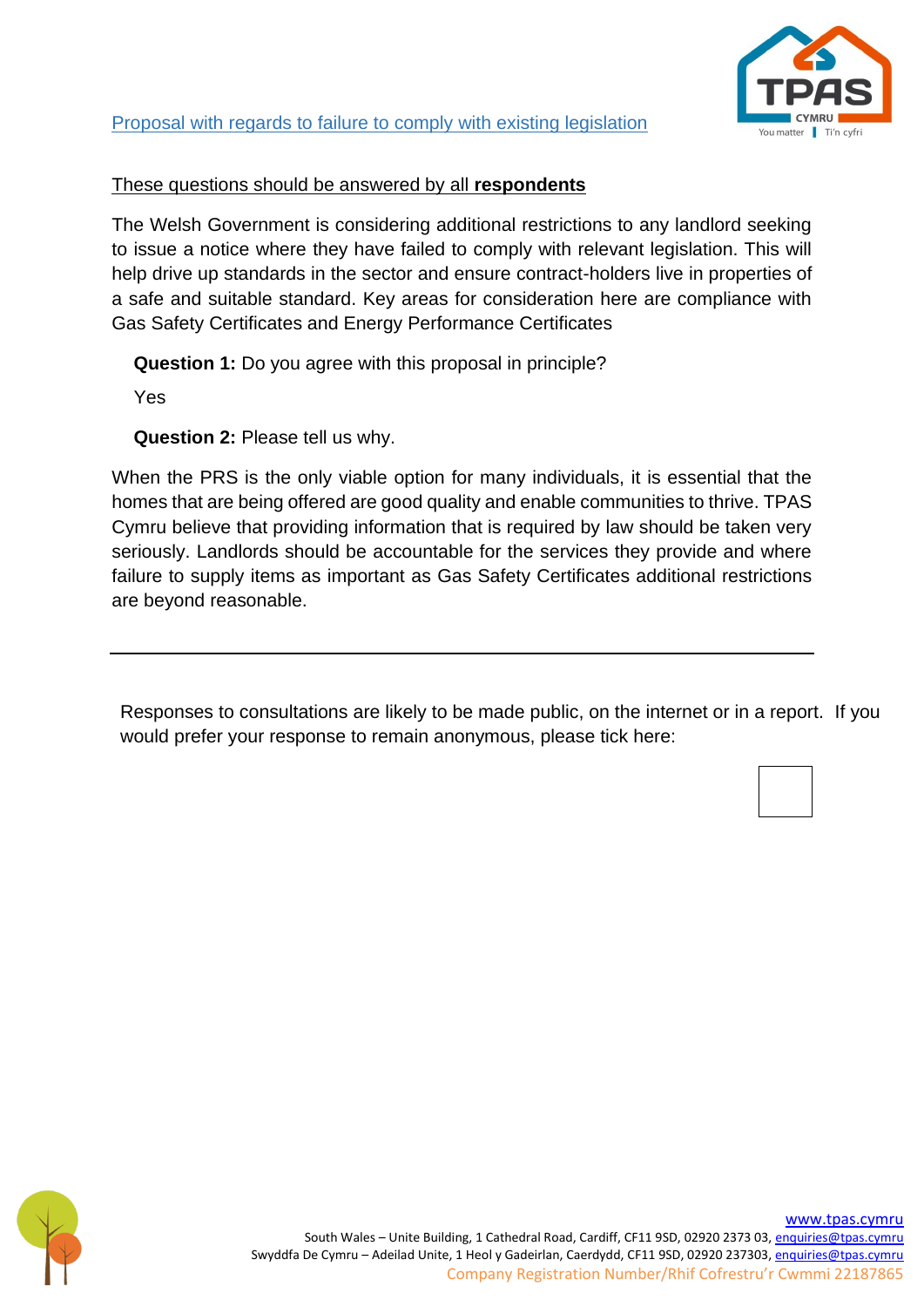



### Appendix 1: Demographics of tenants on our Tenant Pulse Database





South Wales – Unite Building, 1 Cathedral Road, Cardiff, CF11 9SD, 02920 2373 03[, enquiries@tpas.cymru](mailto:enquiries@tpas.cymru) Swyddfa De Cymru – Adeilad Unite, 1 Heol y Gadeirlan, Caerdydd, CF11 9SD, 02920 237303[, enquiries@tpas.cymru](mailto:enquiries@tpas.cymru) Company Registration Number/Rhif Cofrestru'r Cwmmi 22187865

[www.tpas.cymru](http://www.tpas.cymru/)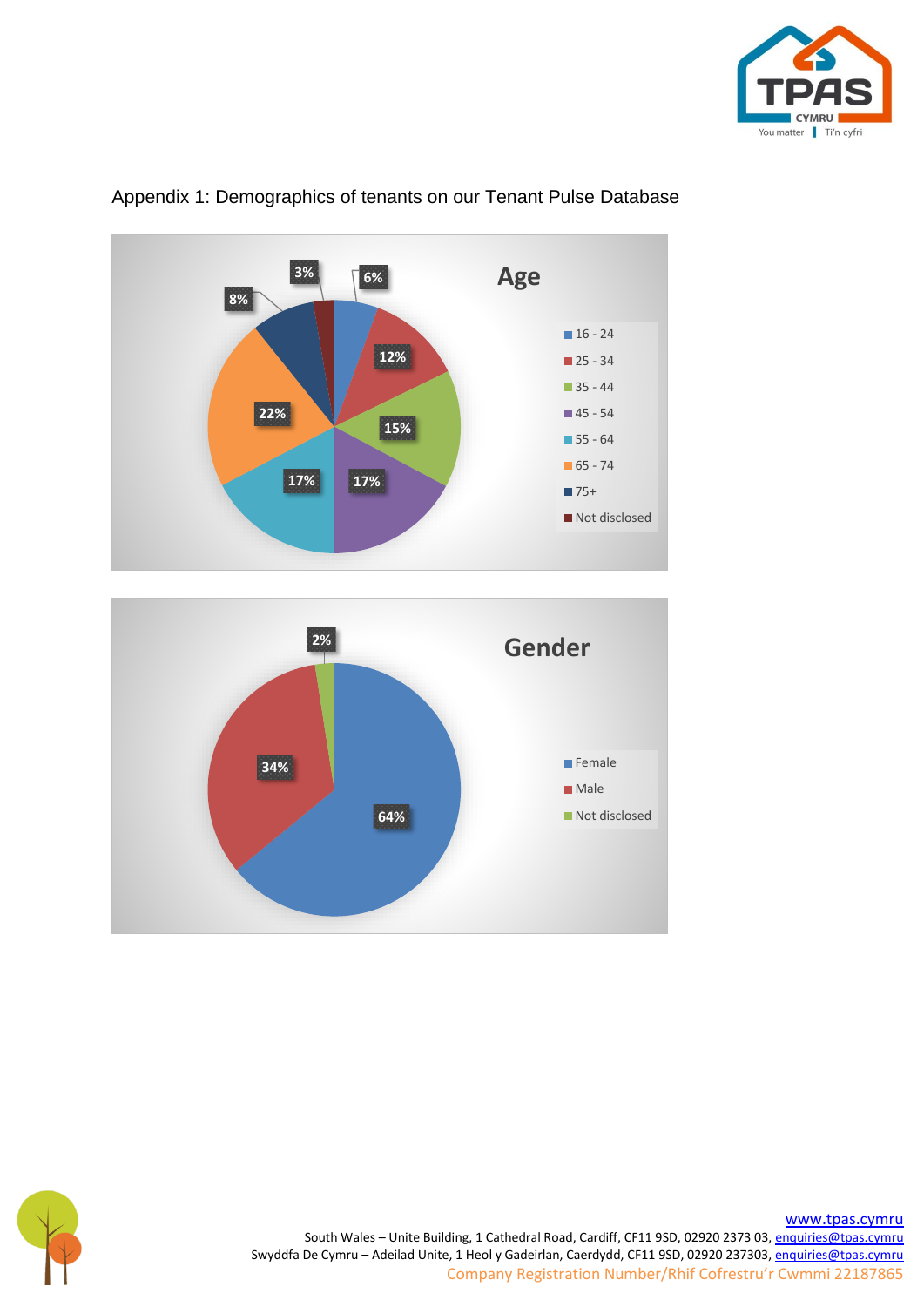









[www.tpas.cymru](http://www.tpas.cymru/)

South Wales - Unite Building, 1 Cathedral Road, Cardiff, CF11 9SD, 02920 2373 03[, enquiries@tpas.cymru](mailto:enquiries@tpas.cymru) Swyddfa De Cymru – Adeilad Unite, 1 Heol y Gadeirlan, Caerdydd, CF11 9SD, 02920 237303[, enquiries@tpas.cymru](mailto:enquiries@tpas.cymru) Company Registration Number/Rhif Cofrestru'r Cwmmi 22187865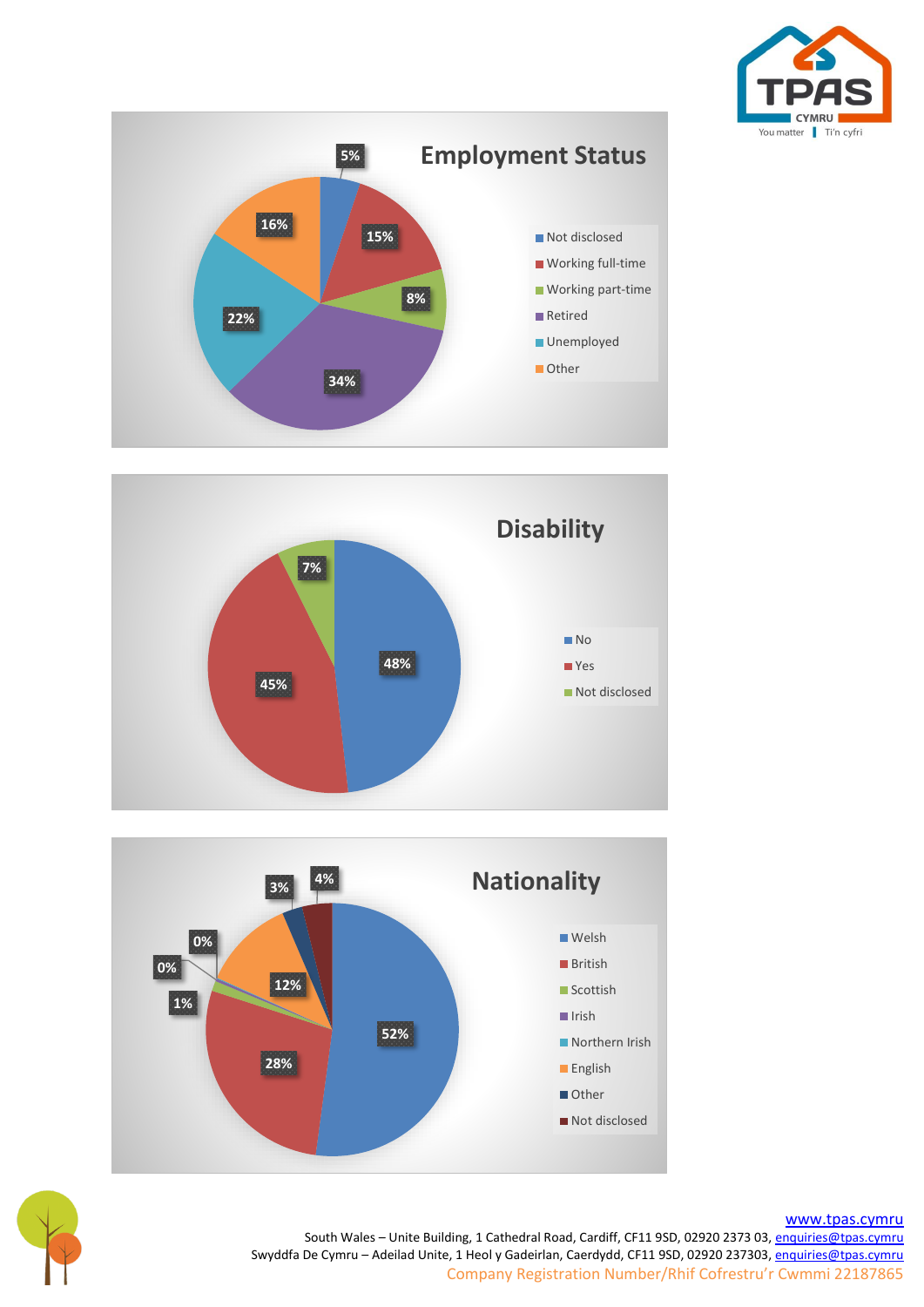







[www.tpas.cymru](http://www.tpas.cymru/) South Wales - Unite Building, 1 Cathedral Road, Cardiff, CF11 9SD, 02920 2373 03[, enquiries@tpas.cymru](mailto:enquiries@tpas.cymru) Swyddfa De Cymru – Adeilad Unite, 1 Heol y Gadeirlan, Caerdydd, CF11 9SD, 02920 237303[, enquiries@tpas.cymru](mailto:enquiries@tpas.cymru) Company Registration Number/Rhif Cofrestru'r Cwmmi 22187865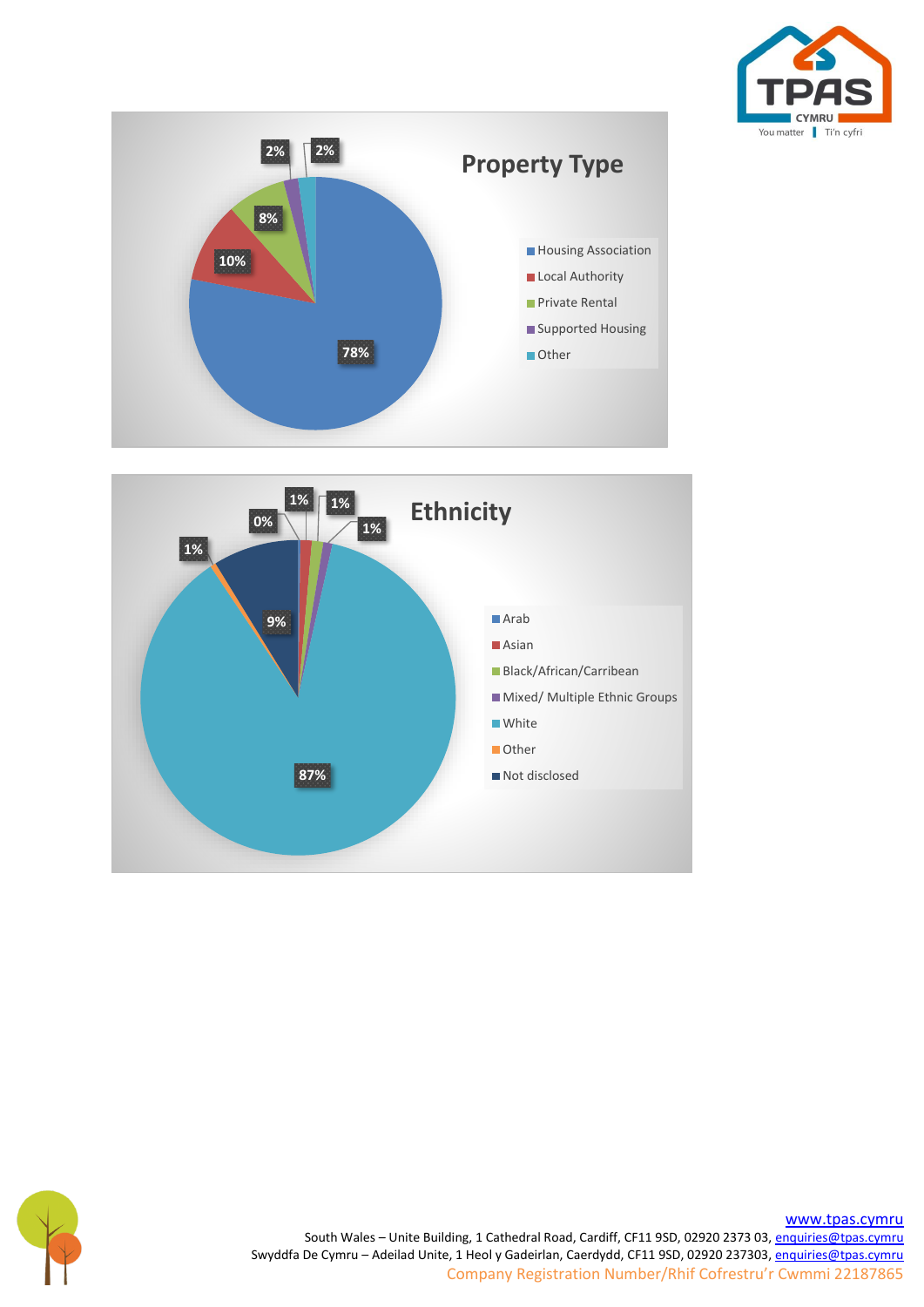







#### [www.tpas.cymru](http://www.tpas.cymru/)

South Wales - Unite Building, 1 Cathedral Road, Cardiff, CF11 9SD, 02920 2373 03[, enquiries@tpas.cymru](mailto:enquiries@tpas.cymru) Swyddfa De Cymru – Adeilad Unite, 1 Heol y Gadeirlan, Caerdydd, CF11 9SD, 02920 237303[, enquiries@tpas.cymru](mailto:enquiries@tpas.cymru) Company Registration Number/Rhif Cofrestru'r Cwmmi 22187865